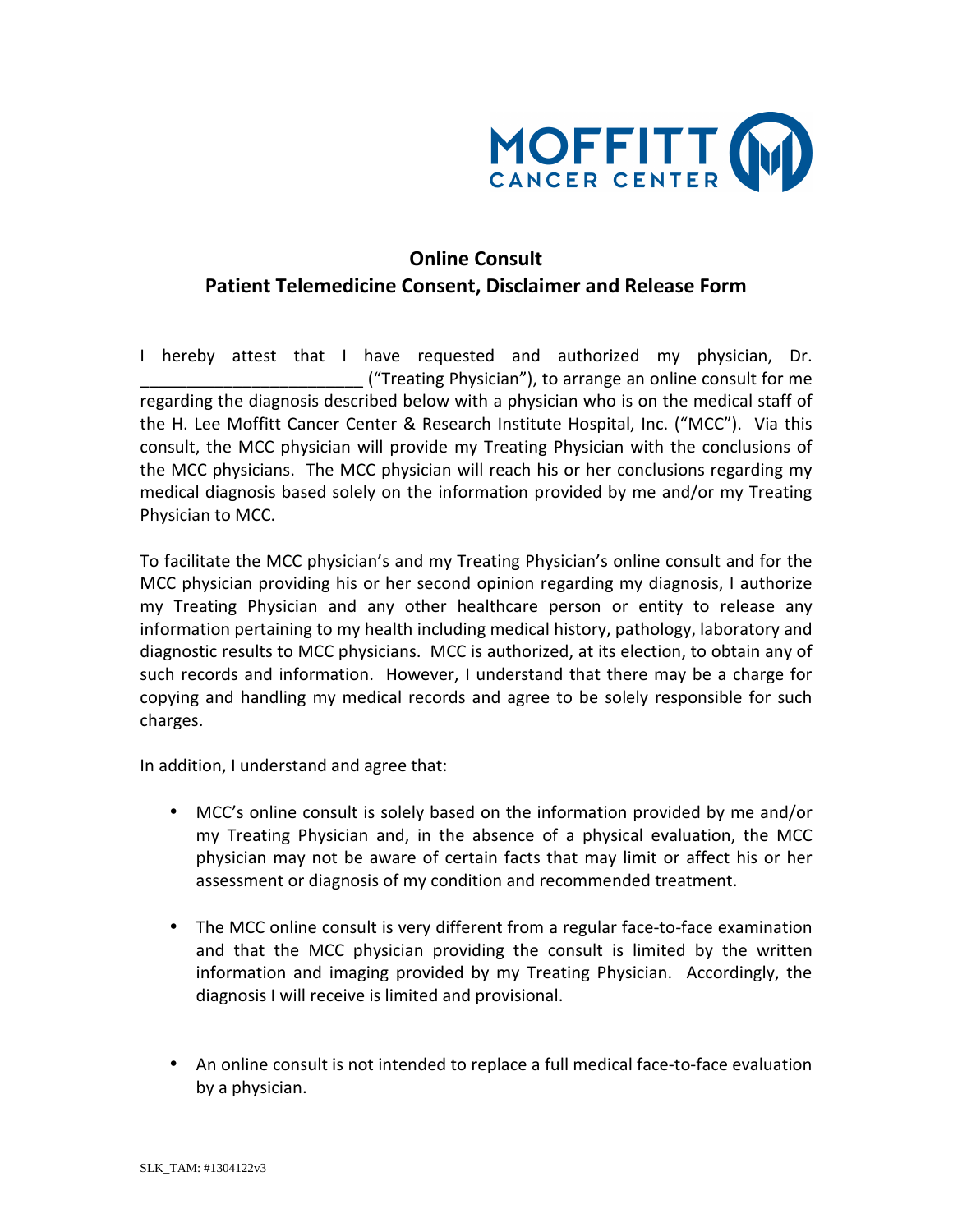- I will not have direct contact with the MCC physician rendering the opinion unless I decide to travel to MCC for an evaluation afterwards. The MCC physician's opinion and conclusions will be communicated directly to my Treating Physician so that an informed decision can be made in managing my medical needs. My Treating Physician will be responsible for communicating the MCC physician's opinion and conclusions to me.
- MCC and the MCC physician is only rendering an online consult and does not assume any responsibility for my continued medical care or treatment. I understand that my Treating Physician will remain responsible for my treatment.
- I am responsible for all the expenses related to my online consult request including, but not limited to, MCC fees, medical report translation fees, and material shipment fees.
- My medical information will be handled with strict confidentiality, privacy and security; however, I understand there are risks associated with any electronic transfer process from one location to another.
- I have received a copy of MCC's Notice of Privacy Practices.
- I solely assume the risk of the limitations set forth herein, and I further understand that no warranty or guarantee has been made to me concerning any particular result related to my condition or diagnosis.

## **Disclaimer and Release**

I hereby completely and irrevocably release MCC and its parent and sister corporations and their respective medical staff members, physicians and other health care professionals, insurance providers, administrators, officers, employees and directors (collectively, the "MCC Released Parties") of any and all errors and omissions, known or unknown, foreseen or unforeseen, knowingly or unknowingly, as well as all claims, actions or damages arising from or in connection with the online second opinion consult, conclusions or recommendations provided by MCC or its physicians. Furthermore, I agree that the MCC Released Parties have no liability or responsibility for the accuracy or completeness of the medical information submitted to them or for any errors in its electronic transmission.

As a condition to receiving the online consult service, I have read and acknowledge that I have given this consent of my own free will.